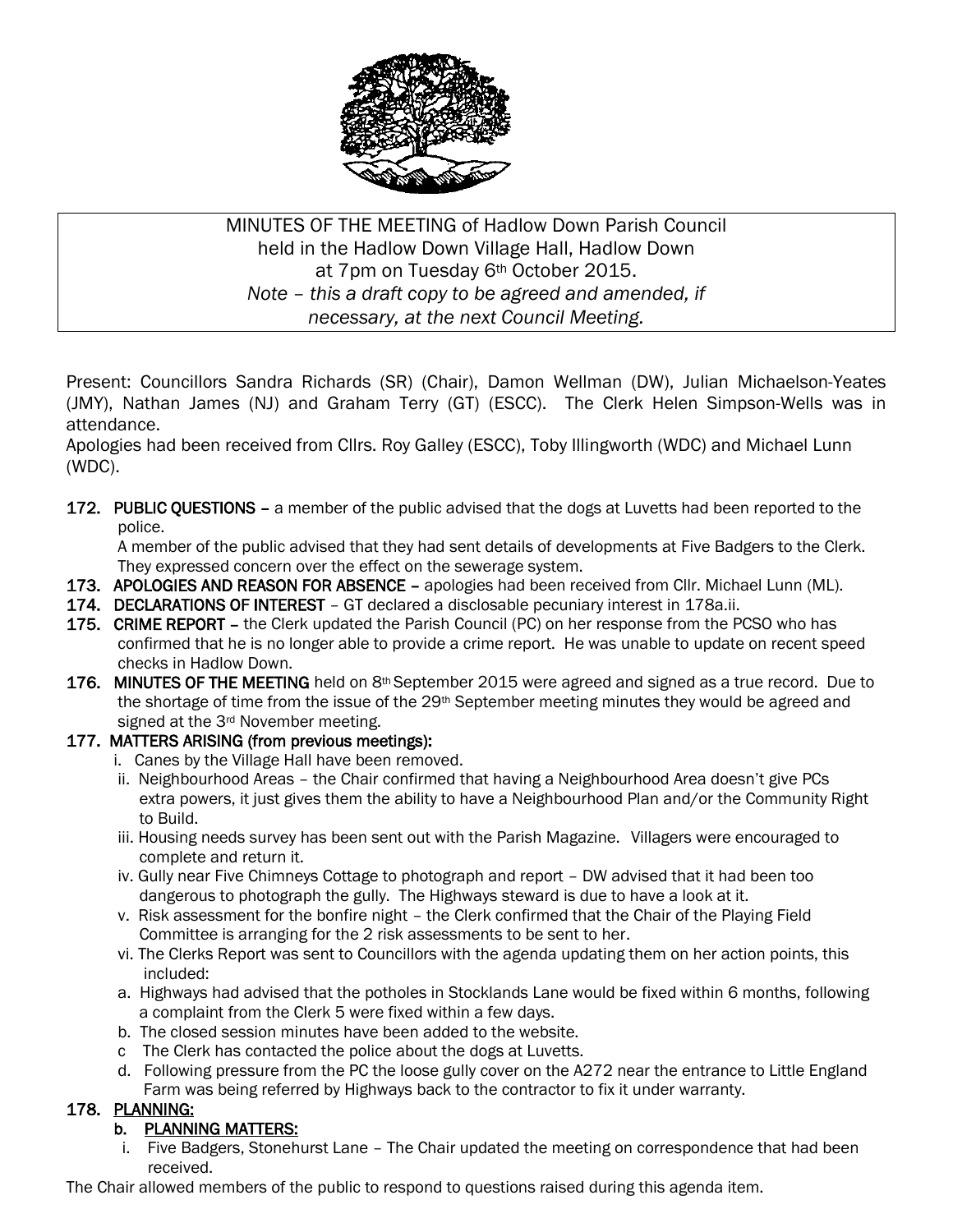It was agreed that the PC will ask *ML to request a meeting between a representative from WDC planning, the neighbours of Five Badgers and a representative from the PC.* ML The Chair and Clerk updated the meeting on progress. The *Clerk will send a member of the public a summary of the response she had received from Environmental Health, she will also contact South East Water.* Clerk

- ii. Wilderness Wood planning application the Chair confirmed that the PC weren't making a decision on the application as that was made at a previous meeting, they were just looking at the response made by the applicant to the PC's decision and whether the PC should send a representative to the WDC planning committee meeting.
- The Chair allowed the applicants to respond to questions raised on this agenda item.

 Dan Morrish (DM) confirmed that WDC will decide whether there needs to be a separate application for the second phase of construction of the cabins or whether it would be included in the current application. They also confirmed that WDC will be including in the decision that the cabins can't be sold. The Clerk confirmed that she had received complaints from residents regarding the noise from a recent wedding. The applicants advised that the only temporary event application they have submitted was for an extension of the alcohol licence from 10 - 11pm. Emily Charkin advised that WDC had written to them regarding the complaints they had received from the last wedding and WDC had confirmed that they did finish by the required time. It was agreed that the PC would write to WDC advising that they are still of the view that the number of volunteer cabins should be reduced to four, rather than the proposed larger number. That they appreciate that the applicants have listened to the Parish Council's concern over camping and the containment of noise from the campers. That the Parish Council still feel that amplified noise and public address systems should not be allowed and that the proposal in the applicants response does not address this. The PC would like no amplified noise or public address systems to be a planning restriction.

 It was stressed by the Chair that at the WDC planning meeting the PC representatives should also stress the positives of Wilderness Wood as well as the PC's response to the planning application. It was agreed for JMY and SR to attend the meeting, *speech to be circulated to Councillors prior to the meeting.* SR/JMY

 DM confirmed that they will accept WDC's decision on the application and that they want to work with the village.

. iii. Protection of assets from unauthorised users – *GT agreed to look into having a byelaw on PC land, the Clerk will discuss with the solicitor.* Clerk and Clerk and Clerk/GT clerk/GT clerk/GT clerk/GT clerk/GT clerk/GT

#### a. PLANNING APPLICATIONS:

i. WD/2015/2104/F –SHEPHERDS HILL HOUSE, SHEPHERDS HILL, BUXTED, TN22 4PX - Proposed

 tennis court and extension to residential curtilage – The Parish Council support the application. (5/0) Cllr. Graham Terry withdrew from the meeting during item 178a.ii.

ii. WD/2015/1737/LB - STOCKLAND OAST, STOCKLAND LANE, TN22 4EA - Renewal of some existing windows and two external doors in the annexe – The Parish Council support the application (4/0)

#### 179. REPORTS FROM CLLR. ROY GALLEY, ESCC & CLLR. TOBY ILLINGWORTH WDC – no reports received.

### 180. BANK RECONCILIATION: -for 25<sup>th</sup> September 2015 was agreed and signed.

### 181. OTHER FINANCE MATTERS :

- i. The payment of £700 to G.S. Osborne for playing field grass cutting that was signed at the last meeting was ratified at this meeting.
- ii. External audit the Clerk confirmed that the external auditor had signed off the 2014/15 accounts and that no concerns had been raised. Copies were being displayed on the noticeboards.
- iii. Fingerpost quotes the quote was agreed for the fingerpost work.
- iv. Youth shelter c/f.
- v. Precept payment the Clerk has received notification that the payment is due to go in the bank account.
- vi. Payroll services fees the Clerk updated the meeting on the increases and will include them in the precept calculations.
- vii. Uckfield Railway Line Parishes Committee the PC agreed a grant of £25 to the committee for postal and stationery costs.

### 182. REPORTS FROM COUNCILLORS (COUNCIL MATTERS AND OUTSIDE BODIES):

 i. Cllr. Damon Wellman advised that the give way sign at the end of Tinkers Lane had been re-instated. The *Clerk will contact Highways to see what is happening with the aprons around the gullies on Main Road opposite Tinkers Lane, which should have been done at the same time.* Clerk DW advised that a Main Road resident had highlighted the increased noise from vehicles going over the drain covers on the resurfaced road*.* The Chair confirmed that she had spoken to the Highways Steward about them and he is due to investigate, she will ask for an update when she sees him this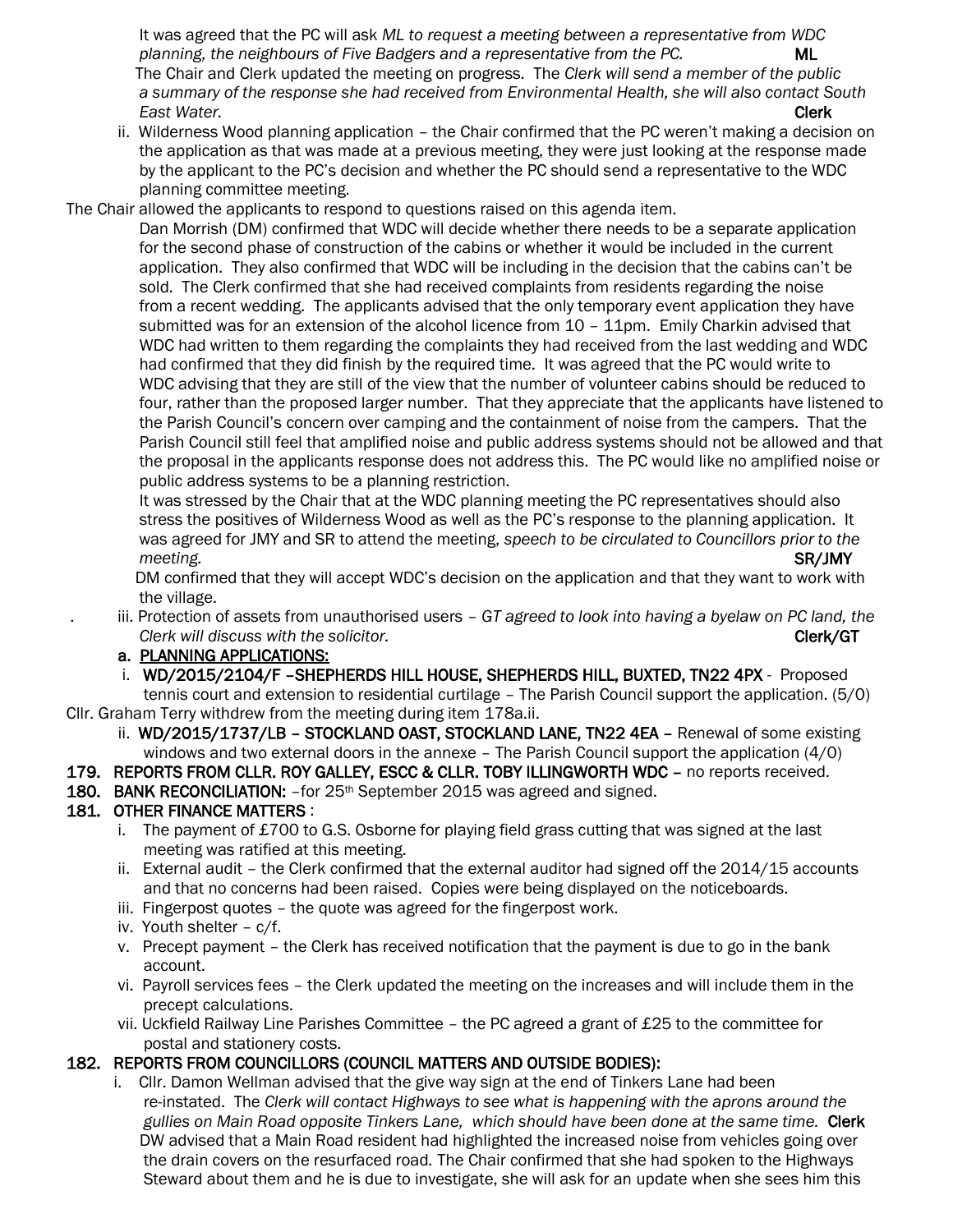week.

- ii. Cllr. Graham Terry advised that there had been fly-tipping in Brick Kiln Lane which had been reported to WDC. NJ confirmed that there had also been a problem in Wheelers Lane which had now been cleared.
- iii. Cllr. Nathan James confirmed that the drainage work on the playing field has been delayed due to the heavy rain, he also highlighted the blocked drains on Main Road, the Chair confirmed that these had been reported.
- Iv. Cllr. Sandra Richards advised that she had attended the Wealden Parish Conference and has sent notes on it to Councillors. She will produce an article for the Parish Magazine on the cuts that ESCC are having to make. GT informed the PC that the precept will need to be increased if they want work done in the village, the Chair suggested working with other Parish Councils.
- 183. WDC LOCAL PLAN ISSUES AND OPTIONS JMY updated the meeting on the briefing session he had attended at WDC. Hadlow Down is listed as a Neighbourhood Settlement which are down to overall receive a 10% increase in size, however this isn't broken down by how many for each settlement. He has asked for clarification on the sustainability criteria and the Clerk has confirmed with WDC that the sustainability appraisal document is still being worked on and will be issued on 19<sup>th</sup> October at the same time as the rest of the consultation. JMY highlighted major issues. The Chair proposed having a separate meeting to agree the PC's response to the consultation. The Clerk gave Councillors details of exhibitions being held on the plans.
- 184. HWCAAG LEAFLETS JMY confirmed that he will collect the leaflets, the PC agreed for the leaflets to be sent out with the Parish Magazine.
- 185. SUSSEX POLICE IN 2020 JMY gave the PC an update on the presentation he had attended by Sussex Police. He gave details on the deductions being made to their costs and on what work a community warden would do. They are raising legislation against Rother and Wealden District Council so that they have to handle civil enforcement of parking. The PC decided to leave the decision on whether to have a Community Warden till a later date.

# 186. HIGHWAYS:

- i. SLR MEETING the minutes of the meeting had been circulated to Councillors. The Chair questioned whether the PC wanted black and yellow speed posts, it was agreed not to have them at this stage. The Chair confirmed that she had a meeting on Friday with the Highways steward and a resident regarding the drainage in Dog Kennel Lane.
- ii. CORRESPONDENCE REGARDING SPEED LIMIT IN SCHOOL LANE the Clerk had received an email from a resident highlighting schools that have a 20mph limit outside the school and questioning why Hadlow Down didn't have this. The Clerk had responded confirming that the PC had looked into and why it couldn't be proceeded with, she'd also highlighted the work the PC have pushed for Highways to do. Councillors had been copied in on the correspondence. It was agreed for the *Clerk to contact the Maresfield PC Clerk about their speed humps.* **Clerk and the speed for the speed for the speed for the speed for the speed for the speed for the speed for the speed for the speed for the speed for the speed for the speed**
- 187. RISK ASSESSMENTS *handed to DW to action.* DW

# 188. CLERK'S MATTERS:

- i. The Clerks hours were agreed and signed.
- ii. Hut Lane drainage to clear out sump  $c/f$  to be actioned after the leaf fall.
- The Clerk left the meeting whilst the following item was discussed.
	- iii. Grading and Pension it was agreed to change the Clerks grade to LC2 SCP28 wef.  $1^{st}$  October 2015 and to enrol her in the LGPS pension scheme wef. 1st April 2016.
- 189. ACCOUNTS FOR PAYMENT the following payments were agreed and cheques were signed:
	- i. Helen Simpson-Wells. Salary £872.88 includes £22.50 mileage and £103.31 expenses, £620 already paid by standing order, therefore cheque raised for £252.88.
	- ii. Compact Cutting £672.00 play area and burial ground maintenance.
	- iii. Printmonger Media £78.00 survey.
	- iv. PKF Littlejohn LLP £240.00 external audit.
	- v. Wealden District Association of Local Councils £20.00 subscription
	- vi. Viking £52.60 stationery
	- vii. Hadlow Down Village Hall £6.00 deposit for keys
	- viii. HM Revenue and Customs £70.34 tax and national insurance.

 Further payments of £114 to SLCC Enterprises Ltd for training, £1200 to Wellers Law Group LLP for Playing Field Committee grant for legal fees, £30 to SSALC Limited for Planning Training and £792 to Compact Cutting for burial ground and play area maintenance, were signed and will be ratified at the 3rd November meeting.

# 190. CORRESPONDENCE RECEIVED:

i. SSALC meeting with Chief Constable – nothing to raise.